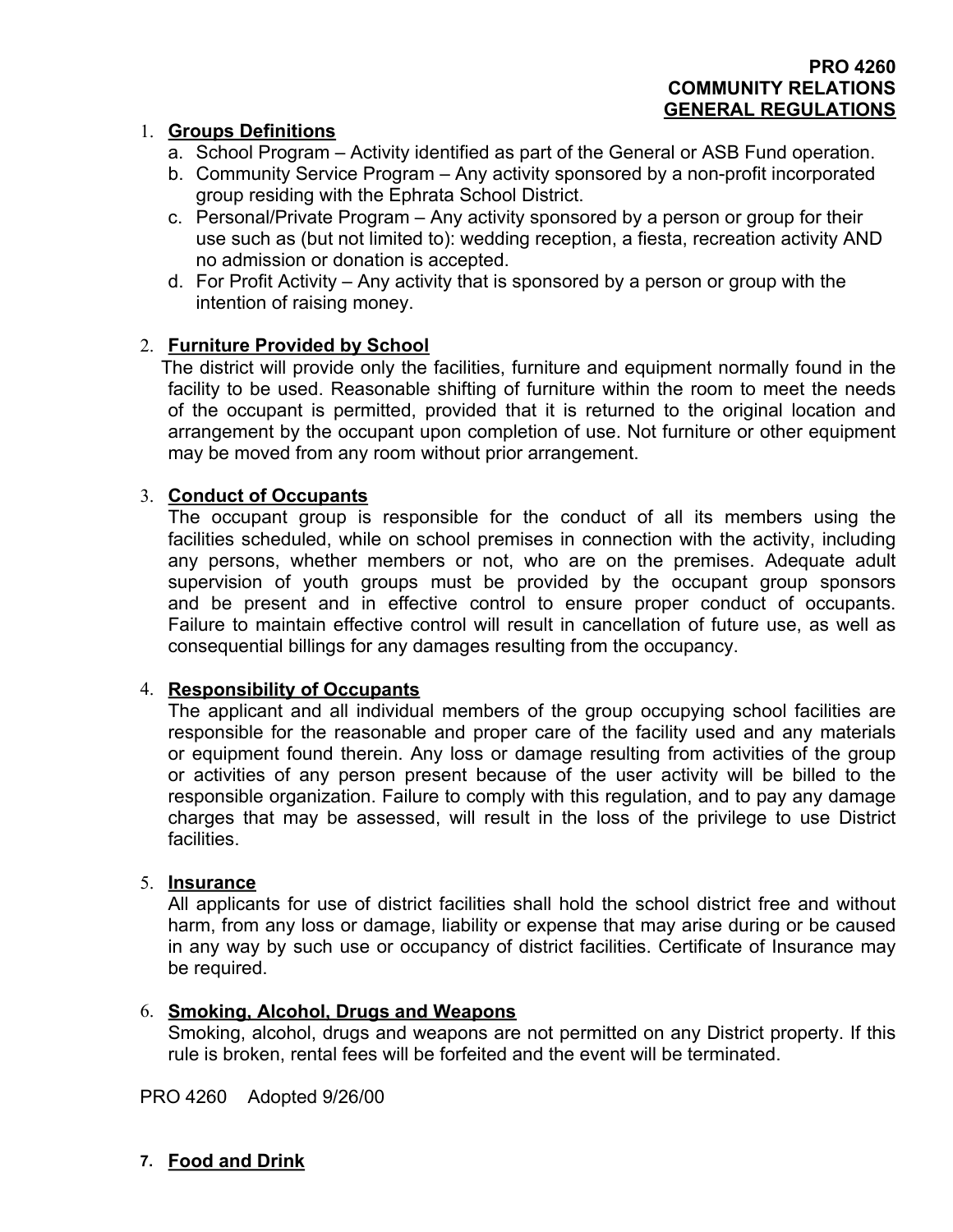Food and drink is limited to certain facilities and the serving of such must be approved in advance.

### 8. **Restricted and Limited Use Facilities**

Certain special purpose facilities such as shops, computer rooms, commercial rooms, and science rooms are not to be rented for community use except by special arrangement. One or more kitchen staff members must be present when kitchen appliances are used.

### 9. **Clean-Up**

All groups are required to clean the facility and leave the facility as it was when the group arrived.

### 10. **School Gymnasium**

Gymnasiums may be scheduled for community use when not needed for school purposes. Those scheduling gymnasiums must strictly observe the use of non-marking gym shoes when on the playing floor. Street shoes are prohibited on the playing floor.

#### 11. **Shower Rooms**

If youth groups are involved when shower rooms are rented, adult supervision must be present in the shower room at all times that it is in use. Disregard of this provision will result in denial of further use of shower facilities.

### 12. **Operation of Stage Lighting and Public Address Systems**

The District lighting and sound systems must be operated by a district technician or trained designee. Unauthorized operation of stage lighting or public address systems by an occupant shall result in billing for the regular technician fee as well as for any resultant damage to school equipment.

#### 13. **Right to Deny Use of Facilities**

The District reserves the right to deny use of school facilities to any applicant when, in the sole judgement of the Superintendent or designee, the intended use, or the principles, philosophy, or background of the applicant organization would be detrimental to the best interests of the District and its educational program.

#### 14. **Use by Religious Groups**

School facilities shall be made available to church groups but shall not be rented as a permanent place of worship.

PRO 4260 Adopted 9/26/00